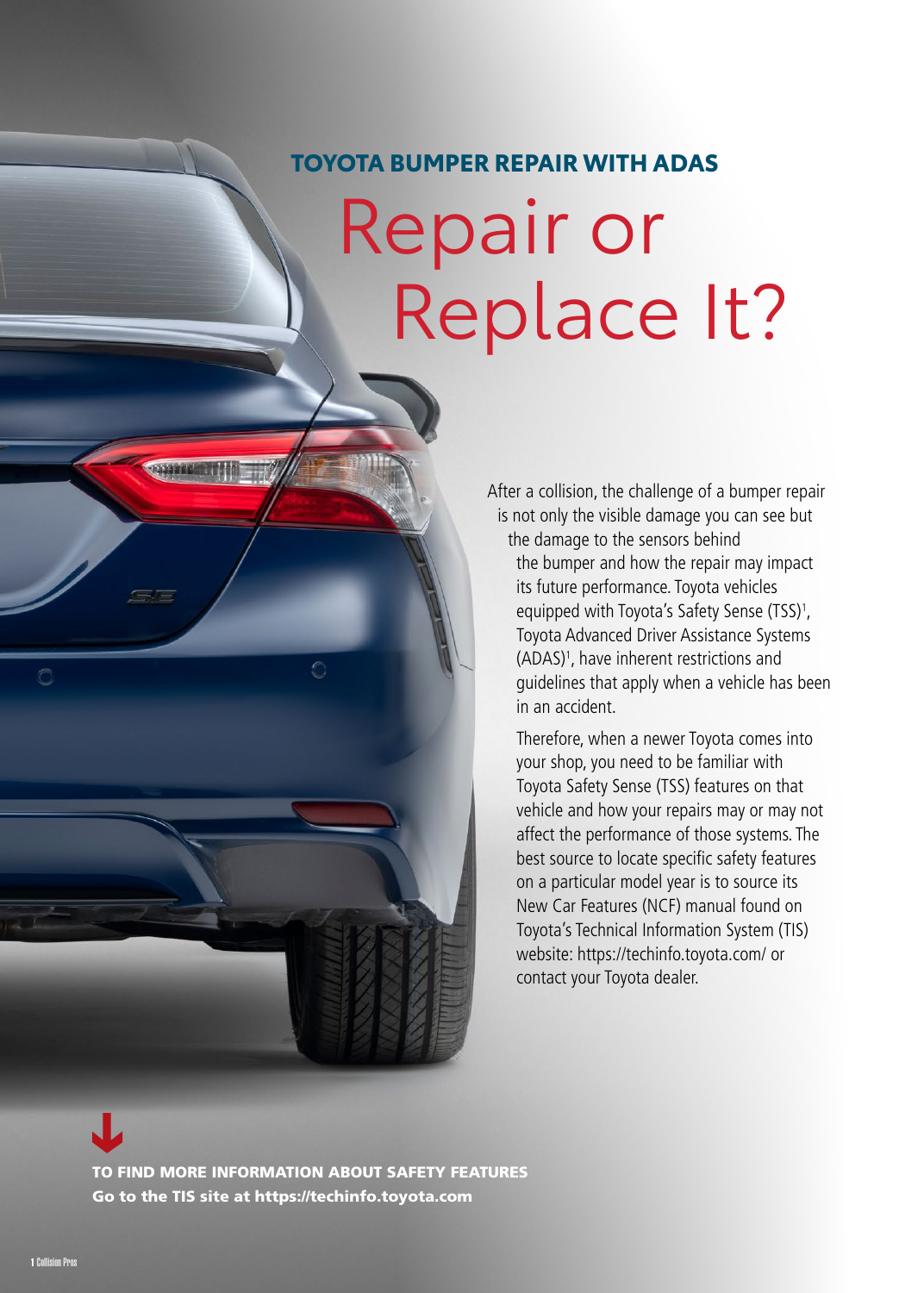### **PERFORM A DAMAGE DIAGNOSIS**

When performing a Damage Diagnosis for a Toyota vehicle that has been in a collision on either the front or rear bumper, it is important to resource the different damage diagnosis charts for each vehicle type. These charts can be found on TIS:

- 1. Go to the TIS website and log in
- 2. Click on the TIS tab
- 3. Enter:
	- a. Division: Toyota
- Service Category: ALL v Safety Recall / Service<br>Fix It Right the First Tim<br>Floor Mat Protocol Model: Camry Section: ALL v xion: ALL V<br>rword: Damage Diagnosis Year: 2022 **The French Spanish** Clear Search Solr ce Tools (SSTs) « Conti<br>ce Tools (SSTs) « Non-o  $\int$  arg SC ACCY CR (s) found. 1km<br>1km<br>1km AINTING / COATING: FOAMED SEALING MATERIAL: APPLICATION AREAS; 2018 - 2022 MY Camry (06/2017 - ] WORK NOTICES AND PRECAUTIONS: PRECAUTIONS FOR WELDING; 2020 - 2022 MY Camry [09/2019 -は関係の<br>食用の<br>食用の  $\mathfrak{q}_i$ -<br>TRODUCTION: WORK NOTICES AND PRECAUTIONS: PRECAUTIONS FOR BLIND SPOT MONITOR; 2020 - 2022 MY Camry (03/2020 - ) N: WHEN REMO 5. INTRODUCTION: WHEN REMOVING,INSTALLING,REPAIRING OR REPLACING PARTS: WHEEL ALIGNMENT STANDARD; 2020 - 2022 MY Camry [03/2020 - ]<br>6. INTRODUCTION: WORK NOTICES AND PRECAUTIONS: PRECAUTIONS FOR REPAIRING ALUMINUM ALLOY PA .<br>IEL: FRONT BODY PILLAR: CUT AND JOIN REPLACEMENT SECTIONS (SMALL AREAS): 2020 - 2022 MY Car  $+100$ 8- BOOY PANEL: ROCKER OUTER PANEL: CUT AND JOIN REPLACEMENT SECTIONS (SMALL AREAS); 2019 - 2022 MY Camry [08/2018 - ] 蘭島 9. INTRODUCTION: WORK NOTICES AND PRECAUTIONS: PRECAUTIONS FOR REPAIRING BODY STRUCTURE (INCLUDING CRUSH BOXES);<br>10. INTRODUCTION: WORK NOTICES AND PRECAUTIONS: PRECAUTIONS FOR SRS AIRBAG SYSTEM; 2020 - 2022 MY Camry [03/2 BODY PANELI FRONT BODY PILLARI: CUT AND JOIN REPLACEMENT SECTIONS (PATTERN 1); 2022 RY Camry (08/20<br>BODY PANELI: CENTER BODY PILLARI: CUT AND JOIN REPLACEMENT SECTIONS; 2022 MY Camry [08/2021 - ] 13. INTRODUCTION: HOW TO USE THIS MANUAL: GENERAL IMPORMATION; 2018 - 2022 MY Camry [03/2017 - ]
- b. Model: for this example, we will use "Camry"
- c. Year: for this example, we will use "2022"
- d. Service Category: for this example, we will use "All"
- e. Section: leave as "ALL"
- f. Keyword: Type in "Damage Diagnosis"
- 4. Hit "Search"

5. Select the "CR" tab — for Collision Repairs — there, you will find the Damage Diagnosis document

Another document to review prior to repairs is the latest Collision Damage Repair Precautions (TIS-CRIB-161). It includes a collection of precautions that communicate Toyota's position on some key collision repair topics.

Also found on TIS are specific model documents that provide instructions on removing, installing, repairing, or replacing components related to bumpers.

#### **BUMPER MATERIAL**

Toyota bumpers, manufactured using Toyota Super Olefin Polymer (TSOP), is proprietary polypropylenebased material. Refer to the Toyota, found on TIS, document "Exterior Resin Parts and Resin Characteristics" –to determine what materials you are working with and how the size of the damage affects whether you can repair or need to replace the bumper.

- For example, a bumper with a hole less than 1.97-in. in diameter (50mm), could be repaired if it is not near a sensor.
- $\blacksquare$  If the rear bumper around the Blind Spot Monitoring System (BSM) control module is damaged, replace the bumper.

#### **TOYOTA HOW-TO:**

#### **[Blind Spot Monitor with Rear Cross Traffic Alert](https://player.vimeo.com/video/720065678?h=148a7ece06&badge=0&autopause=0&player_id=0&app_id=58479)**

It's also important to perform pre- and post-repair health checks, and to complete calibration functions and operational checks necessary for Toyota Safety Sense systems.

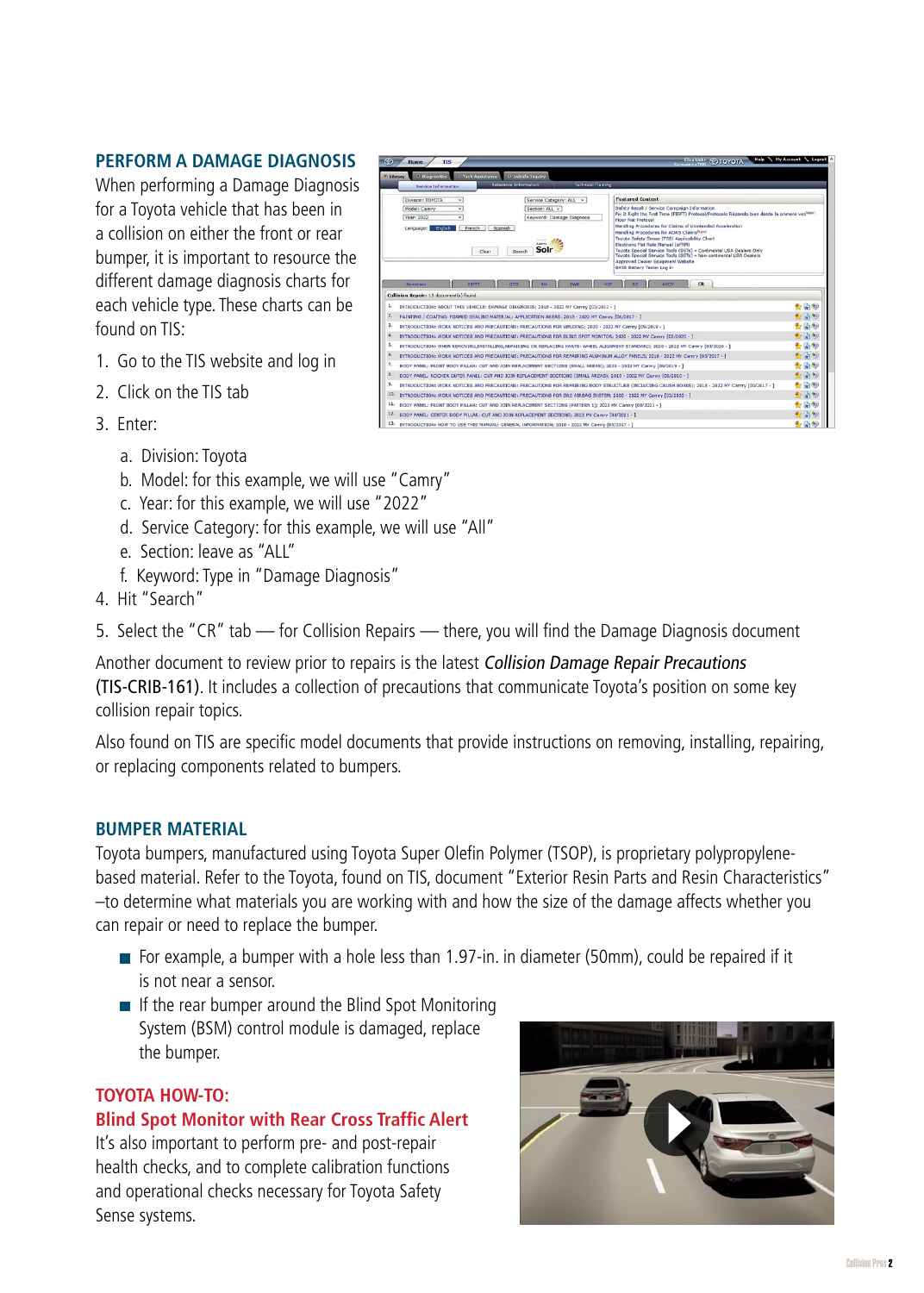#### **WHEN THE ANSWER IS REPAIR**

If, after reviewing the appropriate background information, you decide to repair, if the vehicle is equipped with a Blind Spot Monitor, start by reviewing Toyota's Precautions for Blind Spot Monitor document for its specific vehicle. Be aware that it, too, is vehicle-specific, so research the correct model year.

The existence of technology such as a Blind Spot Monitor or Rear Cross Traffic Alert has made what was once a minor bumper repair or refinishing into a more complicated repair consideration. Once a bumper cover is damaged near a sensor, the repair of the cover can affect the performance of those systems. Additionally, subletting the repair out for reconditioning, using repair filler material and primers, or even repainting the damaged area multiple times will add thickness, which can compromise the performance of how the sensor detects objects. Any cracks or holes in the irradiation area mean the bumper must be replaced. Getting any of the bumper repair wrong near or on the sensors may result in failure to alert the driver to threats in the vehicle's blind spot areas.

You also need to check for ancillary damage, and, if found, refer to these Toyota documents on TIS:

- **Precautions for Front Side Radar Sensor**
- **Bumper Bracket**
- Cut and Join Replacement Sections
- Radiator Support Assembly
- $\blacksquare$  Crush Box note that repair of bumper reinforcement is prohibited

#### **WHEN THE ANSWER IS REPLACE**

Any time there is damage to a bumper that may affect ADAS and you cannot 100 percent guarantee that the thicknesses of all the coatings will match factory specifications, Toyota recommends you replace the bumper to help ensure your customer's safety and your shop. The bumper could have been repaired and painted more than once, and you cannot tell when you're estimating the damage unless your shop has an Ultrasonic Coating Gauge. In addition, more and more vehicles now have front sensors and rear sensors like pedestrian detection, so if there is any damage around those sensors, then replace the bumper.

Toyota Genuine Bumpers unique molecular TSOP properties provide rigidity and impact resistance, while being lightweight and they work in harmony with Toyota technology. Alternative parts may not use a material that matches the performance and molecular properties of TSOP, which may affect sensor operation.